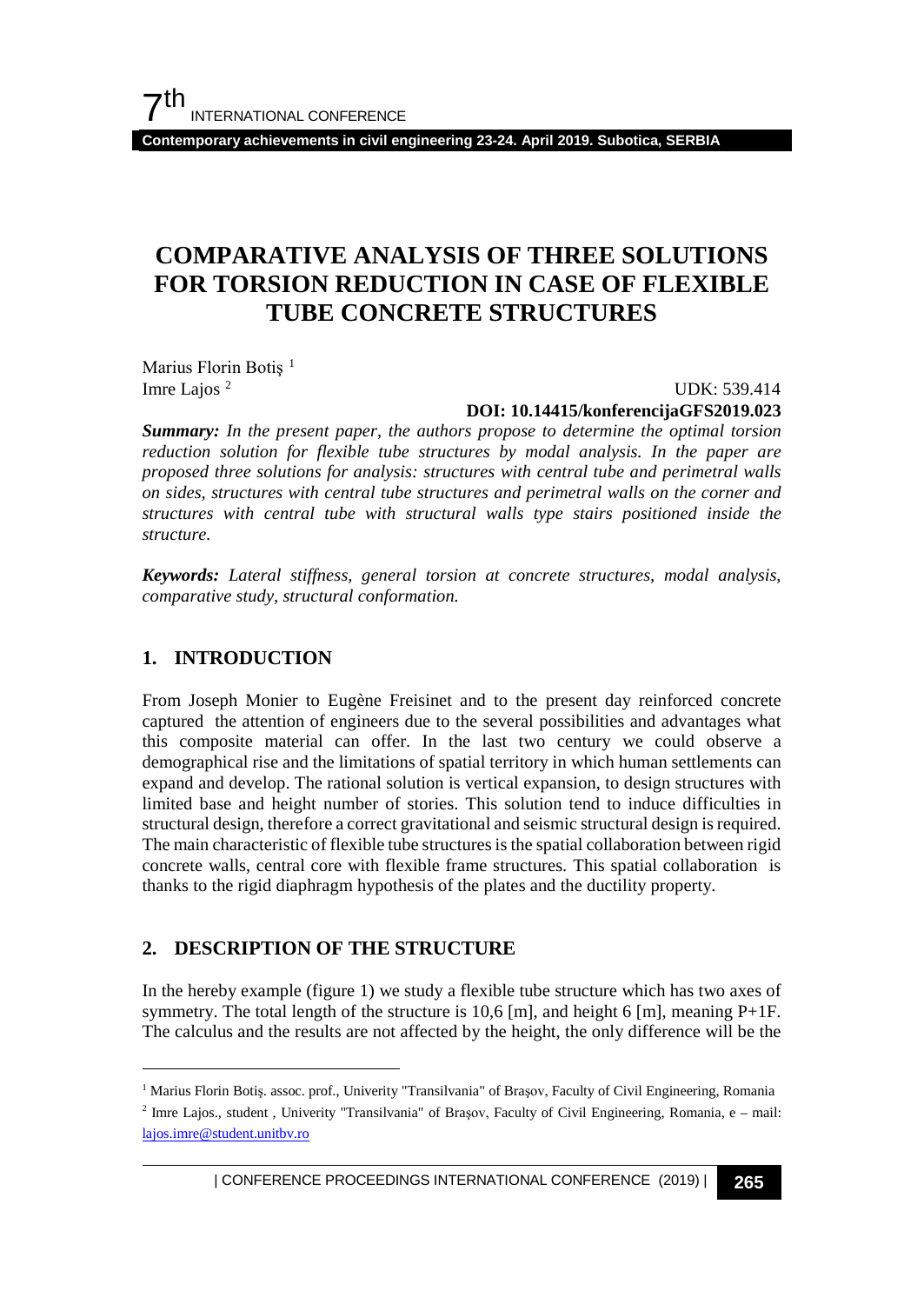amplification off the displacements but the general torsion will appear, no matter the height of the structure.



*Figure 1. Flexible tube structure in plan and elevation*

The columns are 600 [mm] x 600 [mm], the beams 300 [mm] x 600 [mm], the slab section is 150 [mm], the structural walls are 250 [mm], and also the main core and the addition walls introduced to reduce the effect of torsion. The material we use, the grade of concrete C20/25 and the grade of steel PC52. The main loads and earthquake date are presented in table1.

| Super dead load           | 1,5 [ $kN/m^2$ ]         |
|---------------------------|--------------------------|
| Live load                 | $3$ [kN/m <sup>2</sup> ] |
| Roof load                 | 5 [ $kN/m2$ ]            |
| Loads from snow, roof     | 1,6 [ $kN/m2$ ]          |
| Location, Country         | Brașov, România          |
| $a_g/g$                   | 0,2                      |
| $T_c$                     | $0,7$ [s]                |
| $T_B$                     | $0,14$ [s]               |
| $T_D$                     | $3,00$ [s]               |
| Importance factor         | 1,00                     |
| Framing type              | D.C.H.                   |
| <b>Behavior</b> factor    | 3,00                     |
| Base shear coefficient, c | 0,20                     |
| Damping                   | 5 [%]                    |

|  |  | Table 1. Main loads and earthquake date. |  |
|--|--|------------------------------------------|--|
|  |  |                                          |  |

The columns are oriented after 4 axes, and the reinforced concrete walls are positioned in the center, due to the fact that the study is about a flexible tube structure. The main loads corresponds to the prescriptions of CR1-1-1 and CR1-1-3.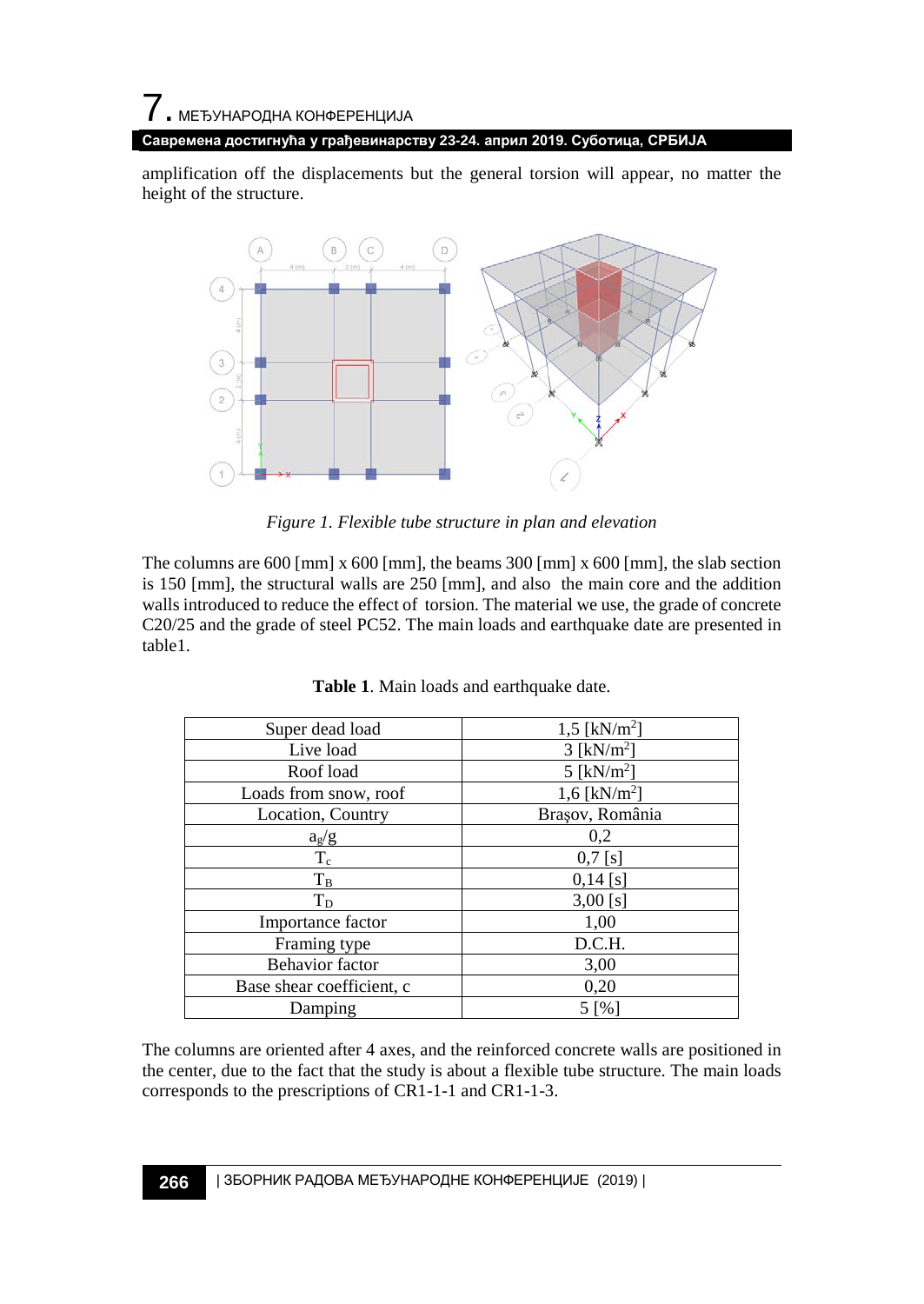## $7<sup>th</sup>$ INTERNATIONAL CONFERENCE

#### **Contemporary achievements in civil engineering 23-24. April 2019. Subotica, SERBIA**

## **3. MODAL ANALYSIS AND THEORETICAL CONCEPTS.**

As mentioned in paragraph 2 the acceleration-induced inertia forces by earthquake can generate unfavorable behavior of the structure. At the point of seismic conformation we need to take in consideration three aspects. The first is related to the center off mass and the center of stiffness. The center off mass is a position defined as the average position off all parts of the system, weighted according to their mass. [1] The inertial forces will act in this point and there are reduced to the center off stiffness. The main purpose is to reduce to minimum this distance to avoid general torsion in the I mode of vibration. The second condition is to ensure that the principle direction of the inertial forces is identical with one geometric ax of the structure. In this way we ensure that the columns and beams are bended not stretched. If we stop here and consider that the problem of ensuring a proper behavior of the structure we can find ourselves in the present situation. The center off mass and the center off stiffness are in the same position and the principle directions are the same with the geometric axes x and y, due to structural symmetry in plan and elevation. If we take an example in plan a structure has three mechanical characteristics relative to the three degrees of freedom. This can be expressed by three parameter two of forces and a moment. The hierarchy of these three elements will determine the main behavior of the structure. A very good example to forecast the present situation is by using sensibility at torsion.

In the present situation we can see that in the I mode of vibration appears torsion, due to the fact of flexible tube. The modal analysis is perfomed with Etabs 2016. The modal analysis results are presented in table 2.



*Figure 2. Deformed shape of the main structure*

|  |  |  |  |  |  | Table 2. Modal participating mass ratios of the main structure. |
|--|--|--|--|--|--|-----------------------------------------------------------------|
|--|--|--|--|--|--|-----------------------------------------------------------------|

| Mode<br>Case |       | Period | UX    | UY    | RZ             | Sum    |        |       |
|--------------|-------|--------|-------|-------|----------------|--------|--------|-------|
|              | [sec] |        |       |       | UX             | Sum UY | Sum RZ |       |
| Modal        |       | 0,118  |       | 0     | 0.879          |        |        | 0,879 |
| Modal        |       | 0.101  | 0.472 | 0.354 | $\overline{0}$ | 0.472  | 0,3542 | 0,879 |
| Modal        |       | 0.101  | 0.354 | 0.472 | 0              | 0.826  | 0,8257 | 0,879 |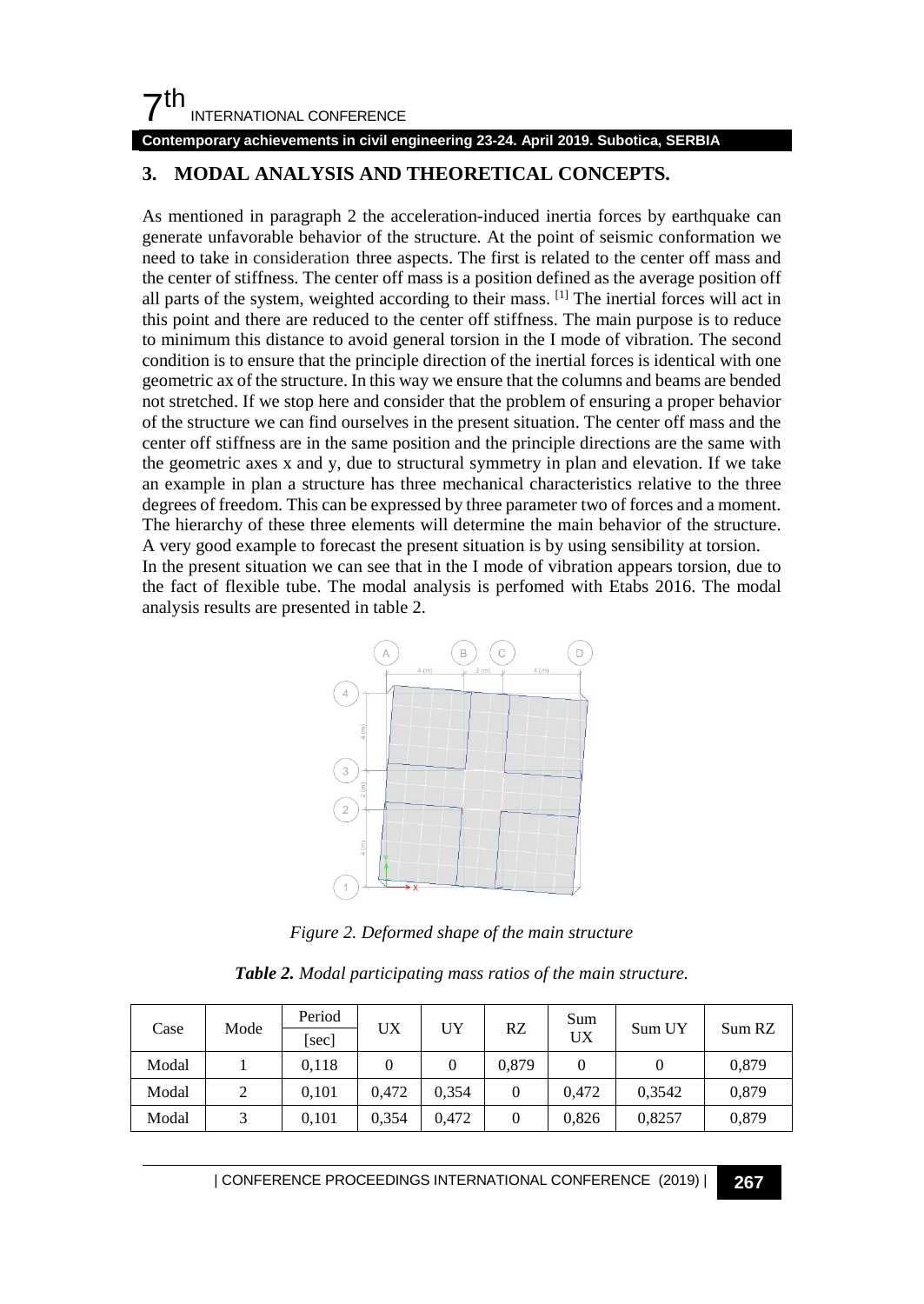$\overline{\phantom{a}}$ . МЕЂУНАРОДНА КОНФЕРЕНЦИЈА **Савремена достигнућа у грађевинарству 23-24. април 2019. Суботица, СРБИЈА**

## **4. CASE STUDY**

#### 4.1 **Structure with central tube and perimetral walls on sides**.

In this case we displayed two walls relative to two opposite corners, the main structure and the deformed shape in the I mode of vibration in figure 3. The length off the wall is 4 [m], afterwards we ran the modal analyses and obtained the results in table 3.



*Figure 3. Flexible tube structure with secondary walls " before" and " after" the analysis*

| Case  | Mode | Period<br>[sec] | UX    | UY    | RZ    | Sum<br>UX | Sum UY | Sum RZ |
|-------|------|-----------------|-------|-------|-------|-----------|--------|--------|
| Modal |      | 0.103           | 0.814 |       |       | 0.8142    |        |        |
| Modal |      | 0.051           |       | 0.840 | 0     | 0,8142    | 0.84   |        |
| Modal |      | 0,049           |       |       | 0,855 | 0,8142    | 0,84   | 0,855  |

*Table 3. Modal participating mass ratios of the case 1.*

We can see that this is an ideal situation in which in the I and II mode of vibration do not appear torsion, only in the third one. The values in the I mode of vibration indicates that we have translation on the geometrical x direction. In this way we reduced to zero the effect of torsion and the structure is capable of forming a favorable plastic mechanism to dissipate energy induced by earthquakes.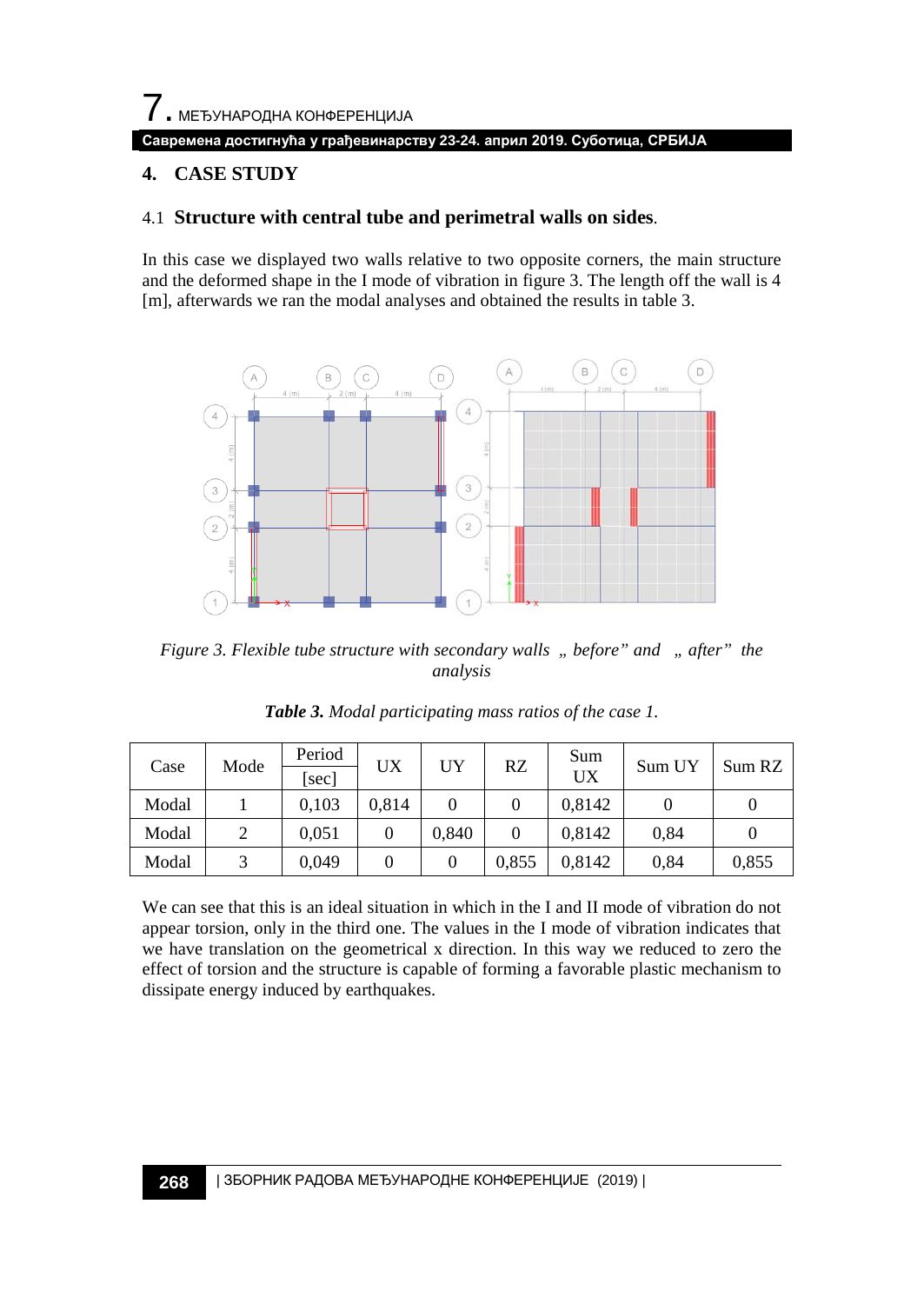**Contemporary achievements in civil engineering 23-24. April 2019. Subotica, SERBIA**

#### **4.2 Structure with central tube structures and perimetral walls on the corner.**

In this case we displayed two walls relative to two opposite corners in both directions, in every direction the wall has 2 [m]. If we make an equivalent form we obtain a length of the wall of 2,84 [m], at an angle off 45° relative from axe x. The structure and the deformed shape in the I mode of vibration are presented in figure 4. After the modal analyses we obtained the results in table 4.



*Figure 4. Flexible tube structure with secondary walls " before" and " after" the analysis*

| Mode<br>Case |       | Period | UX    | UY    | RZ    | Sum    | Sum UY |        |
|--------------|-------|--------|-------|-------|-------|--------|--------|--------|
|              | [sec] |        |       |       | UX    |        | Sum RZ |        |
| Modal        |       | 0.09   | 0.402 | 0.407 |       | 0.4022 | 0,4072 |        |
| Modal        |       | 0.076  | 0.412 | 0.407 |       | 0,8139 | 0,8142 |        |
| Modal        |       | 0,062  |       | 0     | 0,828 | 0,8139 | 0,8142 | 0,8283 |

*Table 4. Modal participating mass ratios of the case 2.*

We can see that in this case we reduced the effect of torsion but we have displacement on both geometric directions. This situation can be managed by shorting one and increasing the other. The final ideal result is case 1. Another solution is to add other structural elements or to modify the geometric form of some columns after a determined direction.

#### **4.3 Structure with central tube with structural walls type stairs positioned inside the structure.**

In this case we displayed two walls between the central tube and the external line of columns, which act as supports for staircases. There are positioned relative perpendicular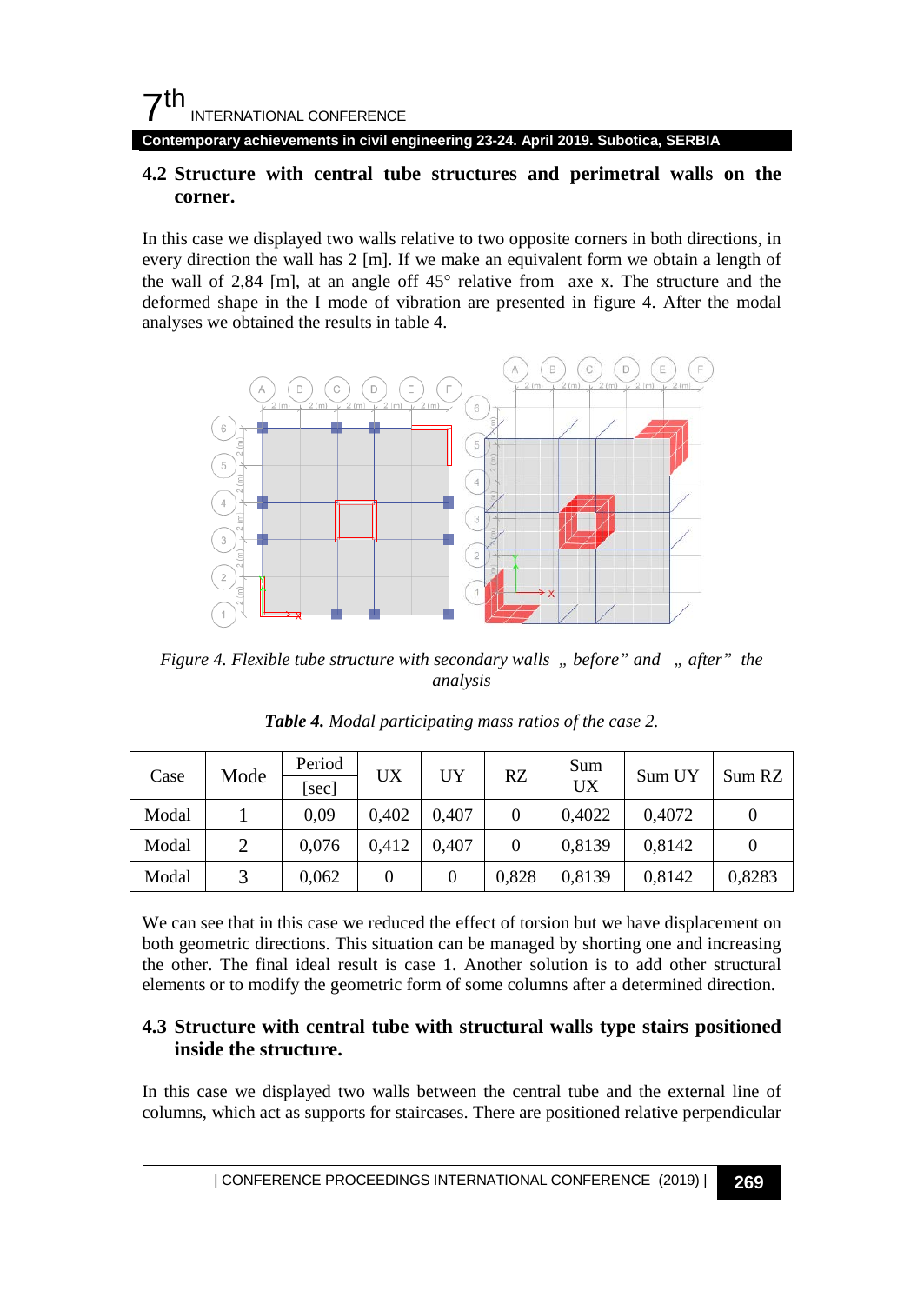# $\overline{\phantom{a}}$ . МЕЂУНАРОДНА КОНФЕРЕНЦИЈА **Савремена достигнућа у грађевинарству 23-24. април 2019. Суботица, СРБИЈА**

with the length of the wall of 2,84 [m], at an angle off 45° relative from axe x. The structure and the deformed shape in the I mode of vibration in figure 5. After the modal analyses we obtaine the results in table 5.1.



*Figure 5. Flexible tube structure with secondary walls " before" and " after" the analysis*

| Case  | Mode | Period<br>sec | UX     | UY     | RZ     | Sum<br>UX | Sum<br>UY | Sum<br>RZ |
|-------|------|---------------|--------|--------|--------|-----------|-----------|-----------|
| Modal |      | 0.114         | 0,1273 | 0,1279 | 0,6154 | 0,1273    | 0.1279    | 0,6154    |
| Modal |      | 0.084         | 0.4128 | 0.4168 |        | 0,5402    | 0.5447    | 0,6154    |
| Modal |      | 0,079         | 0,2872 | 0,2828 | 0,2605 | 0,8273    | 0,8275    | 0,8759    |

*Table 5.1. Modal participating mass ratios of the case 3.a.*

We can see that in this case the torsion appears also in the first mode of vibration. If we change the direction of a wall we obtain situation with the deformed shape in figure 6 and the modal analysis results presented in table 5.2.



*Figure 6. Flexible tube structure with secondary walls " before" and " after" the analysis*